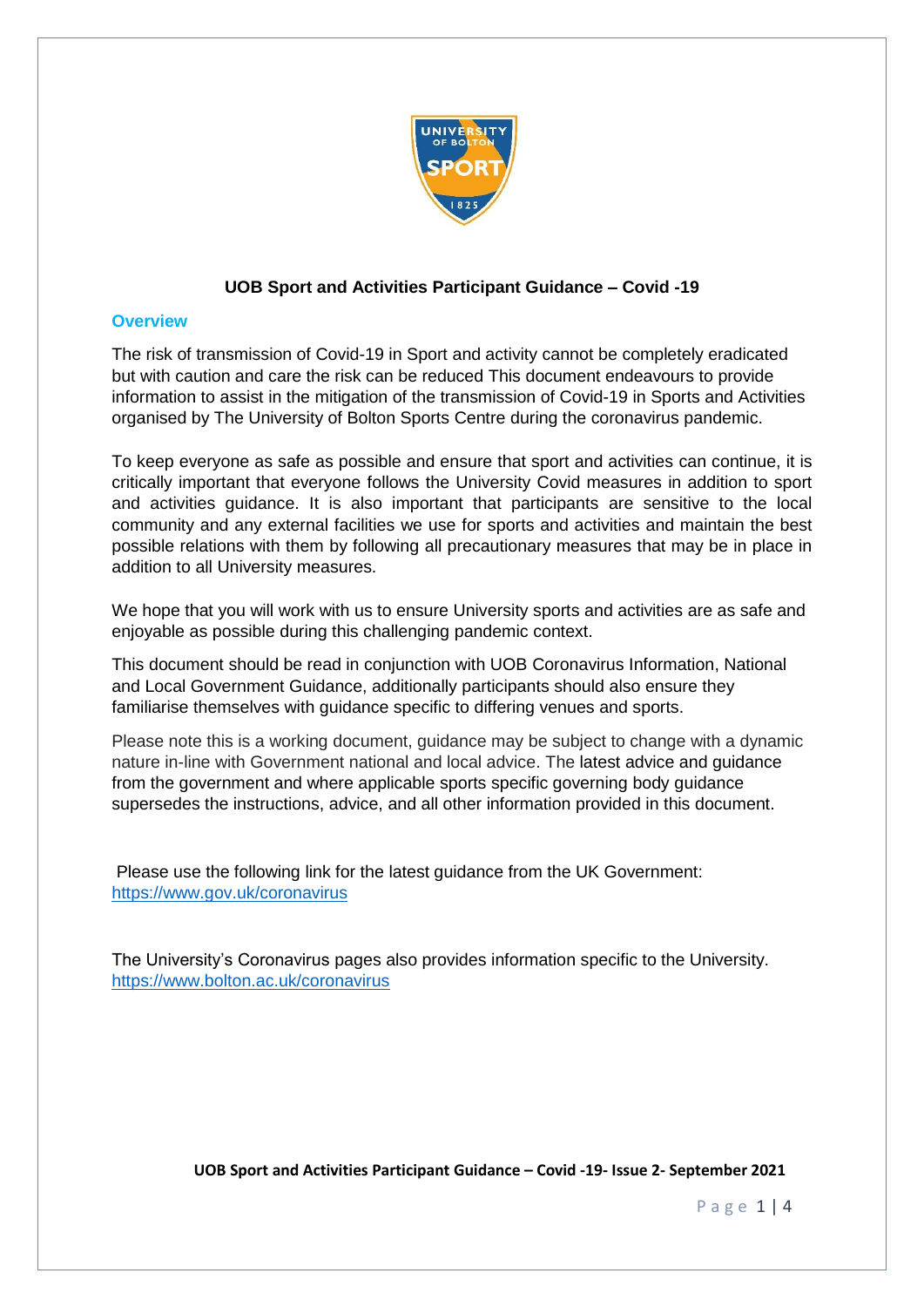**Arrival / Admittance/Departure:** Participants should self-assess prior to attending any sessions e.g. ensure you feel well, are not displaying any symptoms of Covid -19 and have not been in contact with anyone displaying symptoms / a confirmed case of Covid -19 within the last 14 days.

Please ensure you feel comfortable with the risk associated with sport/ activities and Covid-19 e.g. contact with others, especially if you have any underlying medical conditions or are in a high-risk group.

If you display any coronavirus symptoms / feel unwell or have been in contact with anyone with symptoms/ a confirmed case of Covid -19 within the last 14 days you should visit the NHS website for the current advice.<https://111.nhs.uk/service/covid-19>

All participants must be Sports Centre/ Club Sports/Playwaze Community Members and must report to the Sports Centre Reception / Covid Support Officer/ Coach /Instructor on arrival for track and trace purposes. Most sessions will be on a pre-book basis, where this is the case participants must abide by this process to ensure they can participate.

Please try to arrive as close as possible to the session start time and depart promptly after the session. If you need to wait please do so away from entry / exit points observing social distancing and allow others to leave before you entre. Some venues may ask you to wait outside of the venue until your slot to aid in the control of numbers.

Please ensure following your session you vacate the facility within your booked slot so that it is clear for the next group avoiding any overlaps.

Outside of play please ensure government Covid-19 guidelines are followed e.g. social distancing.

**Transport:** Participants should follow best practice for travel including minimising use of public transport. Participants are encouraged to make their own way to UOB Sports and Activities where possible preferably by foot/bike or private vehicle alone or within their own bubble/household group. Where the University provide transport e.g. Club Sports off-site training/fixtures, passengers should comply with the regulations of the transport provider such as hand sanitising/ wearing a face covering.

**Changing rooms/Toilets:** There may be no changing facilities available at venues, where this is the case participants should arrive changed and ready to play. Shower at home and follow venue specific rules on using spaces such as toilets and hospitality areas.

**Hand Hygiene:** In line with government advice participants should wash hands before and after activity and regularly use hand sanitiser. We recommend all participants to bring their own supply of hand sanitiser to sport and activities for personal use.

**Session Procedures:** Remember outside of play/ during breaks in play, team talks, demonstrations etc you must follow government advice /guidance regarding Covid-19 e.g. socially distancing. Follow venue rules on entry and exit. During play please respect others e.g. don't touch others personal equipment, avoid shouting excessively, avoid spitting, avoid handshakes / close contact celebrations!

**Personal Equipment:** Players are encouraged to bring their own personal equipment where possible e.g. sticks, rackets, shuttles, balls, shin pads etc and these should be clearly labelled and cleaned by the individual pre and post session. Participants should try to only touch their own equipment where possible.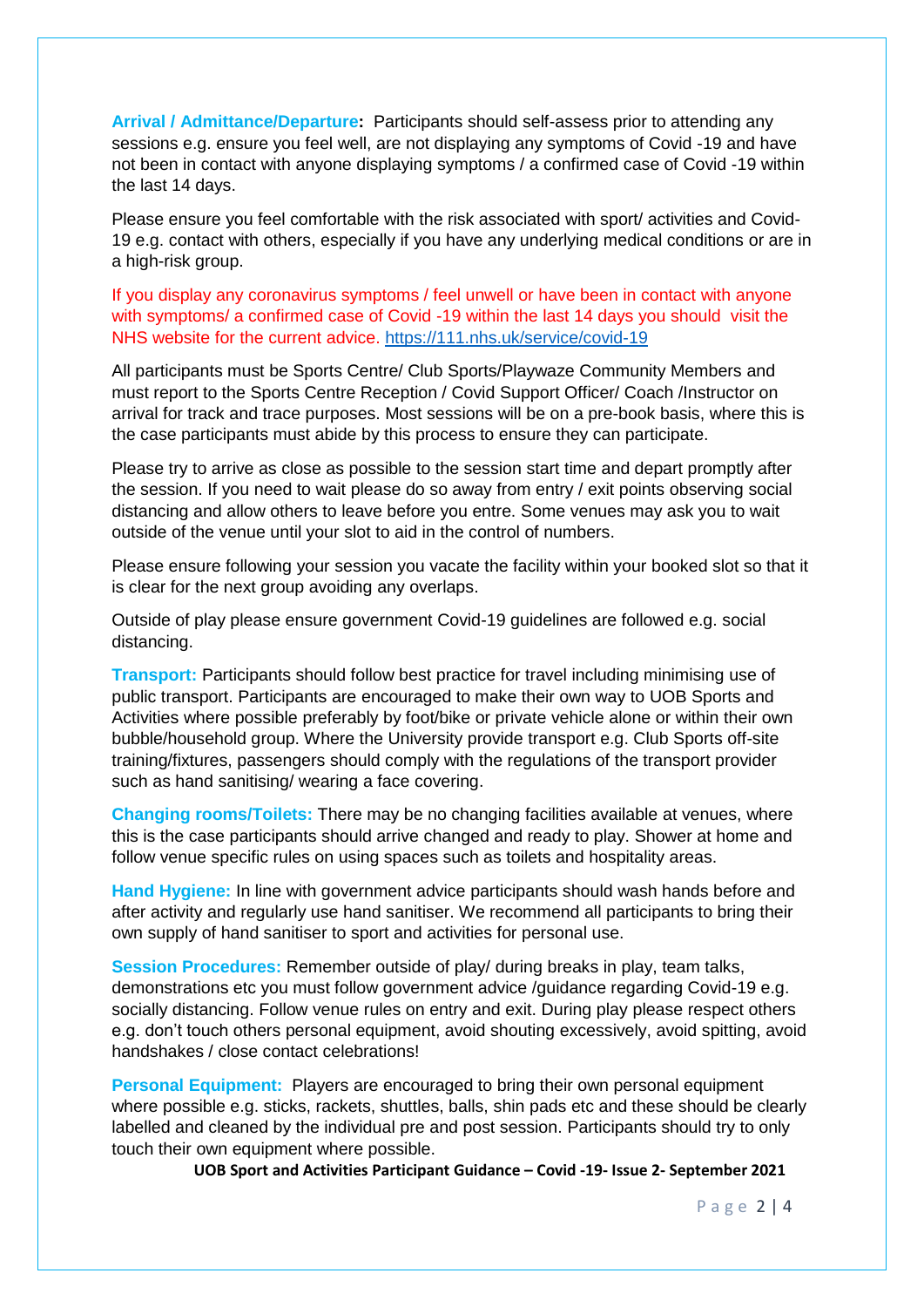**UOB Sports Centre Common Equipment:** The Sports Centre will be following an enhanced cleaning regime. Cleaning will be in accordance with government and Sports NGB guidelines this will be monitored by the Clubs Covid Support Officer/ Sports Coaches/Instructors/ Sports Centre Staff.

Players should not share items such as training bibs/playing kits /protective equipment such as shin pads, if these items are used they should be kept to the same participant for the duration of the session. These items will then be cleaned pre/post session or left for 72 hours between uses.

Sharing of equipment should be avoided where possible, where sharing of equipment cannot be avoided e.g. change in Goal Keeper and hence keeper protective kit exchange, the equipment should be cleaned between individuals uses and each person handling it should wash/sanitise their hands immediately after.

There should be no sharing of items such as water bottles, participants should bring their own clearly labelled. Participants should generally try to touch any shared equipment as little as possible.

**Venue/Facility-** UOB sports/activities are not always on the university campus, participants must familiarise themselves with facility/ venue specific procedures/policies on arrival e.g. read signs and comply with any requests such as wearing face coverings/sanitising on entry and exit /following one-way systems etc. Where possible please avoid touching any unnecessary surfaces e.g. gates, fences. Spectators may be discouraged/disallowed at some venues, please respect the venues decision. If venues are allowing spectators they must abide by all government and venue guidance e.g. social distancing / face coverings.

**Participant Numbers /Groups/Bubbles:** It is normal during sports/activities for sessions to be split into groups for example for different abilities/ to practice certain elements. However, during the pandemic depending on participant numbers it may be necessary for your session to be split into groups/ bubbles to comply with government guidance/track and trace. If groups/ bubbles are formed for such purposes you should remember to socially distance between the separate groups/bubbles. This procedure can help ensure that should a Covid case arise less participants would be affected by track & trace /isolation/testing requirements.

**Track and Trace:** by ensuring all participants at sports/ activities are registers as UOB Sports Centre/ Club Sports/Playwaze Community Members and that they sign in for sessions this ensures we have access to the contact details of all participants should they be required for track and trace. If a participant develops symptoms during a session or develops symptoms / tests positive for Covid- 19 within 14 days of a session they should immediately socially distance from others, self- isolate and visit the NHS website for advice. <https://111.nhs.uk/service/covid-19> and inform the Sports Centre Manager.

**Sport/Activity Specific:** Participants should endeavour to keep abreast of issues within their specific sport/activity and ask questions/seek clarification from Staff/Committees/Covid-Officer on any changes where they feel necessary. Most National Governing Bodies for sport now have Return to Play / Covid-19 sections to their websites. Participants should familiarize themselves with the Covid-19 Return to Play Guidance for their sport available through the links below

<https://www.bucs.org.uk/return-to-play/external-resources.html>